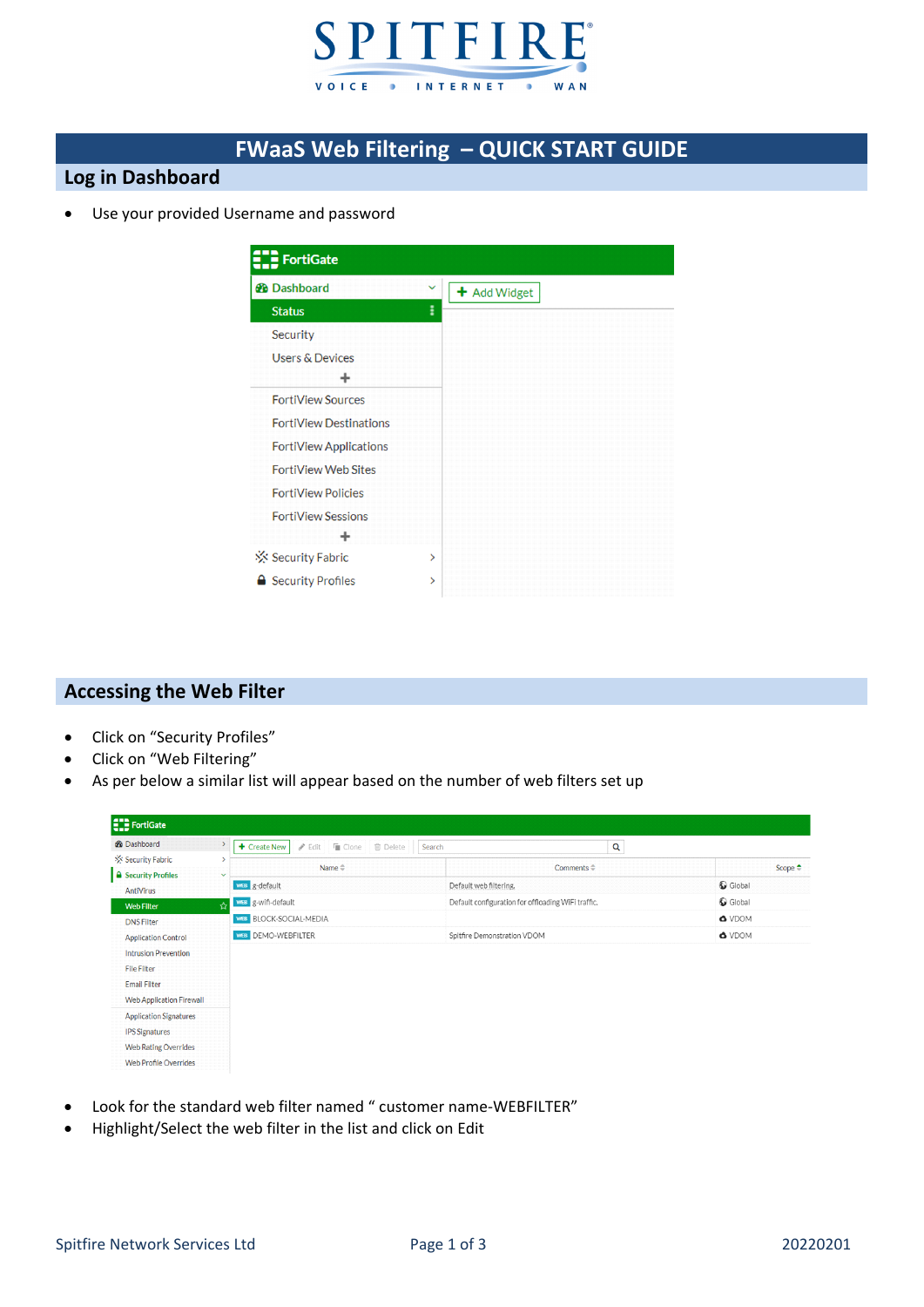

## **Amending the Web Filter**

- Following on from the last instructions you will be able to see the below
- Here you can block or allow different categories as seen in the list

| Name                                                       | <b>DEMO-WEBFILTER</b>                                 |                           |  |  |  |
|------------------------------------------------------------|-------------------------------------------------------|---------------------------|--|--|--|
| Comments                                                   | Spitfire Demonstration VDOM 27/255                    |                           |  |  |  |
| Flow-based Proxy-based<br>Feature set                      |                                                       |                           |  |  |  |
|                                                            |                                                       |                           |  |  |  |
| C FortiGuard category based filter                         |                                                       |                           |  |  |  |
| Allow                                                      | ● Monitor<br><b>Ø</b> Block                           | A Warning<br>Authenticate |  |  |  |
| Name                                                       |                                                       | Action                    |  |  |  |
|                                                            | $\Box$ Local Categories $\odot$                       |                           |  |  |  |
| custom1                                                    |                                                       | <b>3</b> Disable          |  |  |  |
| custom2                                                    |                                                       | <b>a</b> Disable          |  |  |  |
|                                                            | $\Box$ Potentially Liable $\odot$                     |                           |  |  |  |
| Drug Abuse                                                 |                                                       | <b>Ø</b> Block            |  |  |  |
| Hacking                                                    |                                                       | <b>Ø</b> Block            |  |  |  |
| Illegal or Unethical                                       |                                                       | <b>Ø</b> Block            |  |  |  |
| Discrimination                                             |                                                       | <b>Ø</b> Block            |  |  |  |
| Explicit Violence                                          |                                                       | <b>Ø</b> Block            |  |  |  |
|                                                            |                                                       |                           |  |  |  |
|                                                            | $\bigcirc$ Allow users to override blocked categories |                           |  |  |  |
|                                                            | <b>Static URL Filter</b>                              |                           |  |  |  |
|                                                            |                                                       |                           |  |  |  |
| <b>Block invalid URLs</b>                                  |                                                       | റ                         |  |  |  |
| <b>URL Filter</b><br>◠                                     |                                                       |                           |  |  |  |
| Block malicious URLs discovered by FortiSandbox $\bigcirc$ |                                                       |                           |  |  |  |
| <b>Content Filter</b>                                      |                                                       |                           |  |  |  |
|                                                            |                                                       |                           |  |  |  |

To "Block" or "Allow" right click on the category and choose the required option as per below

| $\Box$ Local Categories $\odot$   |                | 业                                |
|-----------------------------------|----------------|----------------------------------|
| custom1                           | Disable<br>Ω   |                                  |
| custom2                           | Disable<br>Ø.  |                                  |
| $\Box$ Potentially Liable $\odot$ |                |                                  |
| Drug Abuse                        | <b>Ø</b> Block |                                  |
| Hacking                           | <b>Ø</b> Block | <b>O</b> Allow<br><b>Monitor</b> |
| Illegal or Unethical              | <b>Ø</b> Block | <b>Ø</b> Block                   |
| Discrimination                    | <b>Ø</b> Block | <b>A</b> Warning                 |
| Explicit Violence                 | <b>Ø</b> Block | Authenticate                     |
|                                   |                |                                  |